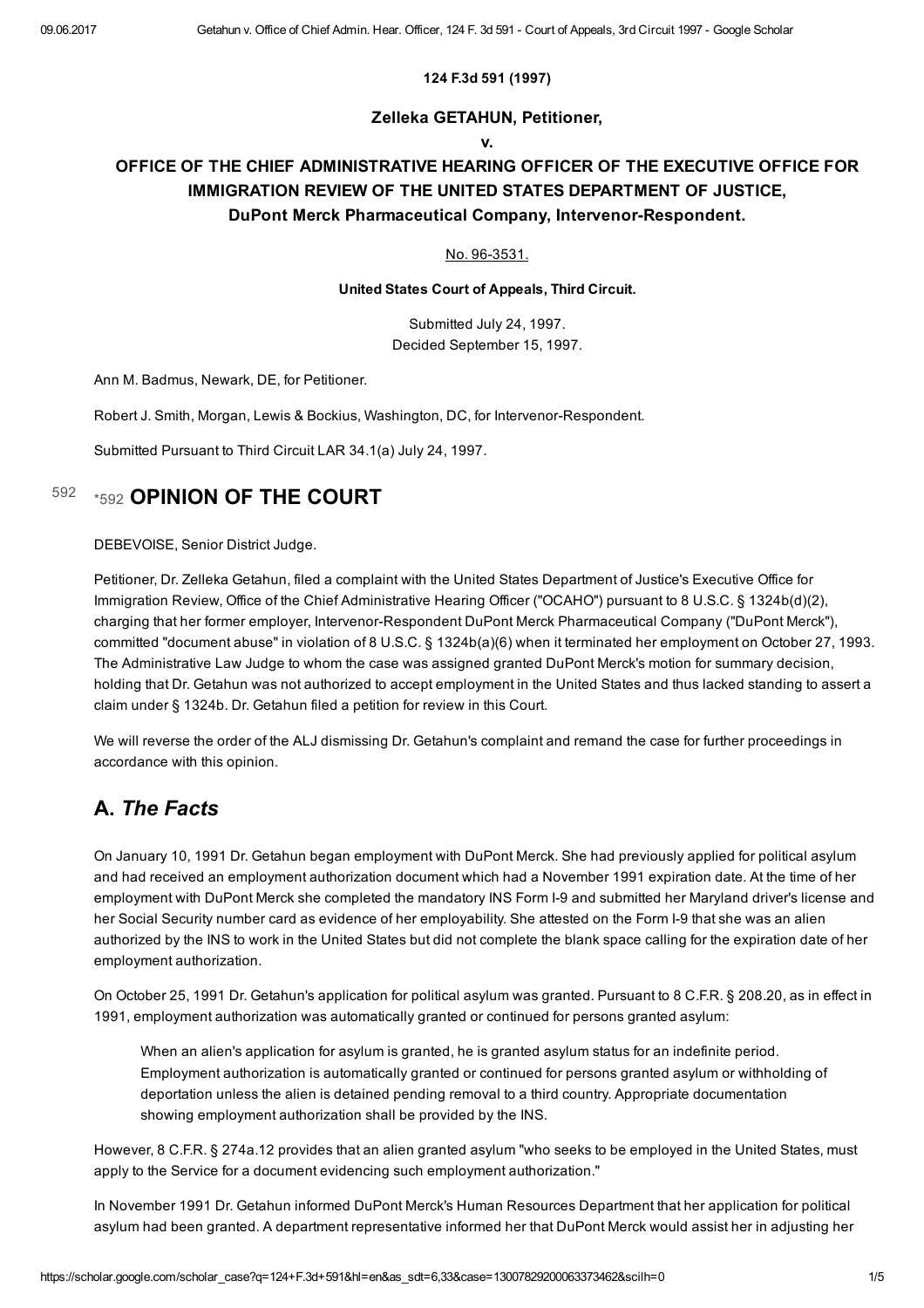[593](#page-1-0)

status to permanent resident. Dr. Getahun applied neither for permanent residency nor for a new EAD based upon the grant of political asylum.

In October 1993 DuPont Merck's Human Resources Department, in conjunction with its Legal Department, instituted an internal audit of the Form I9 of each employee to ensure that it was in compliance with the Immigration Reform and Control Act of 1986 ("IRCA"), 8 U.S.C. § 1324. Dr. Getahun's Form I-9 was among those found to be defective. It failed to set forth the date on which her EAD expired.

On October 21 Mary Beth Desmond of DuPont Merck's Human Resources Department brought this to Dr. Getahun's attention. The next day Dr. Getahun met with other members of the department. The parties' accounts of what was said differ. Dr. Getahun asserts that she was informed that she had to obtain a receipt evidencing her application for permanent residence and that if she did not provide such a receipt by October 27, 1993 she would be terminated.

<span id="page-1-0"></span>Whatever the substance of the conversation, on October 25, 1993 Dr. Getahun gave a certified copy of the Memorandum of Decision and Order granting her political asylum to the Human Resources Department. She also went to the INS office in Philadelphia to apply for permanent residence. The INS clerk would not accept her application because [\\*593](#page-1-0) she did not have her birth certificate from Ethiopia. However, on the advice of the clerk she applied for an EAD based upon her political asylum status and obtained a document fee receipt. On the morning of October 27 Dr. Getahun returned to the INS with her birth certificate and filed for permanent residence, obtaining the appropriate document fee receipt.

<span id="page-1-2"></span>Also on October 27 DuPont Merck's Human Resources Department called Dr. Getahun to schedule an appointment. When Dr. Getahun appeared she provided the fee receipts for the applications for permanent residence and for the EAD. Nevertheless the Department proceeded with the termination.<sup>[\[1\]](#page-3-0)</sup> It provided Dr. Getahun with a letter of termination which stated that even though she had presented a valid U.S. driver's license and Social Security card containing no limitation on engaging in authorized employment, because her interim EAD had expired, "DuPont Merck is required by law to ask you for additional documents to establish your eligibility to engage in lawful employment with DuPont Merck."

DuPont Merck rejected Dr. Getahun's two document receipts evidencing her application for permanent residency and for an asylumbased EAD purportedly on the advice of an official at the INS office of the General Counsel in Washington, D.C., with whom DuPont Merck's legal counsel had communicated. The letter of termination stated that DuPont Merck had been "advised that an employer may accept a receipt for a replacement document if the employee completes section 1 on Form I9 by indicating either that he or she is a U.S. permanent resident or a foreign national authorized to work until a specified date." The letter further stated, in effect, that since Dr. Getahun could not provide an expiration date of her work authorization, she could not rely on the receipts. As will be described below, DuPont Merck's rationale with respect to the document receipts constituted a misapplication of the INS legal memorandum upon which it apparently relied and an erroneous interpretation of the applicable law and regulations.

# B. The ALJ's Decision

Dr. Getahun filed a charge of document abuse against DuPont Merck with the United States Department of Justice's Office of Special Counsel ("OSC") as permitted by 8 U.S.C. § 1324b(b)(1). The OSC decided not to issue a complaint, finding that DuPont Merck had not violated the provisions of IRCA because Dr. Getahun, as an asylee, had failed to timely file for and obtain a required work authorization document. Thereupon Dr. Getahun filed a complaint against her former employer with the OCAHO as permitted by 8 U.S.C. § 1324b(d)(2).

Each side filed a Motion for Summary Decision supported by memoranda and affidavits. The rules of practice and procedure for administrative hearings before ALJs in cases involving allegations of unfair immigration related employment practices provide for entry of a summary decision if the pleadings, affidavits, material obtained by discovery or otherwise, show that there is no genuine issue as to any material fact. 28 C.F.R. § 68.38(c).

<span id="page-1-1"></span>The ALJ noted that 8 U.S.C. § 1324 b(a)(1), which defines unfair immigration related employment practices, excludes from its protections an unauthorized alien, as defined in § 1324a(h)(3). An "unauthorized alien" is defined in § 1324a(h)(3) as an alien who "is not ... either (A) an alien lawfully admitted for permanent residence, or (B) authorized to be so employed by this chapter or by the Attorney General."

Dr. Getahun was not admitted for permanent residence at the time DuPont Merck terminated her employment. The ALJ found that in addition Dr. Getahun was not authorized to be employed in the United States. He reasoned that "[o]nce [Dr. Getahun's] interim EAD expired in November 1991, she was affirmatively obligated to obtain a new EAD.... It is undisputed that [Dr. [594](#page-1-1) Getahun] did not apply for or receive a replacement document evidencing her work authorization. [\\*594](#page-1-1) Therefore, as she

https://scholar.google.com/scholar\_case?q=124+F.3d+591&hl=en&as\_sdt=6,33&case=13007829200063373462&scilh=0 2/5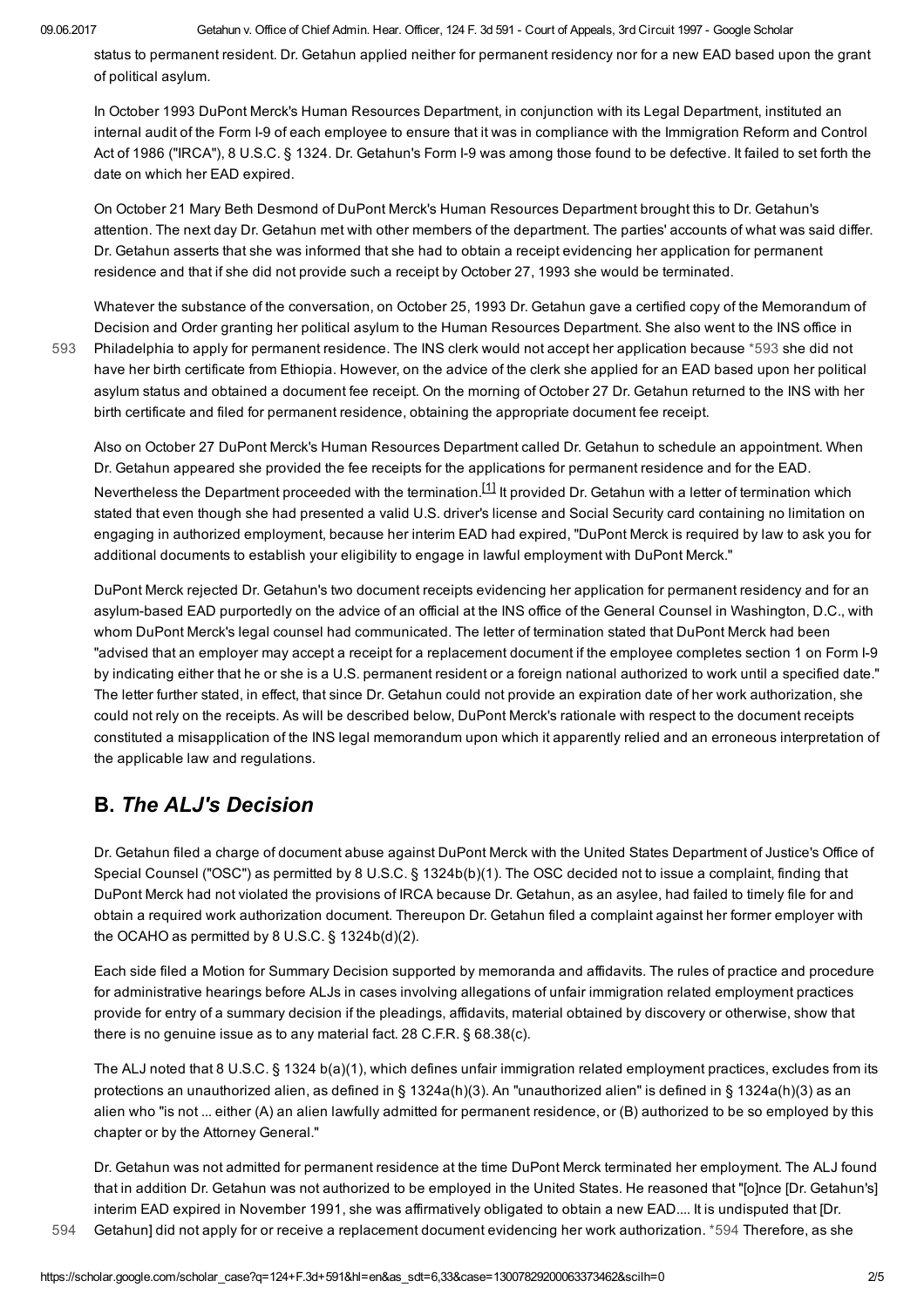09.06.2017 Getahun v. Office of Chief Admin. Hear. Officer, 124 F. 3d 591 Court of Appeals, 3rd Circuit 1997 Google Scholar

lacked INS-issued documentation evidencing her work authorization, she was not eligible to accept employment in the United States, and thus was not eligible for the document abuse protections of IRCA set forth at 8 U.S.C. § 1324b(a)(6)."

On the ground that, lacking work authorization, Dr. Getahun did not have standing to proceed with an immigration related employment discrimination claim, the ALJ granted DuPont Merck's motion for summary decision but denied its request for attorneys' fees. This petition for review followed.

# C. Decision

The OCAHO had jurisdiction of this case pursuant to 8 U.S.C. § 1324b(d)(2). This court has jurisdiction to review the order dismissing Dr. Getahun's complaint pursuant to 8 U.S.C. § 1324b(i)(1).

The standards governing the entry of summary judgment under Fed.R.Civ.P. 56(c) in federal court cases are applied in determining whether summary decision under 28 C.F.R. § 68.38(c) is appropriate in OCAHO cases. Alvarez v. Interstate Highway Construction, 3 OCAHO 430 at 17 (1992). Consequently, as in the case of a review of a district court's granting a motion for summary judgment, we exercise plenary review of the OCAHO decision resolving a motion for summary decision. Summary judgment is appropriate only when, after consideration of the evidence in the light most favorable to the nonmoving party, no genuine issue of material fact remains in dispute and the moving party is entitled to judgment as a matter of law. Anderson v. Liberty Lobby, Inc., 477 U.S. 242, 247, 106 S.Ct. 2505, 2509-10, 91 L.Ed.2d 202 (1986). In this petition for review there is no issue of material fact. Rather, the question is whether on October 27, 1993 under the applicable statutes and regulations Dr. Getahun was authorized to be employed in the United States. OCAHO's conclusion that she was not so authorized is a question of law subject to plenary review.

Dr. Getahun seeks relief under 8 U.S.C. § 1324b(a)(1) and § 1324b(a)(6). Section 1324b(a)(1) provides in general terms that, except as to unauthorized aliens, "[i]t is an unfair immigration-related employment practice ... to discriminate against any individual with respect to hiring ... of the individual for employment or the discharging of the individual from employment...."

Under § 1324b(a)(6) it is an unfair immigration related employment practice relating to the hiring of individuals to request "more or different documents than are required under [§ 1324a(b)] or refusing to honor documents tendered that on their face appear to be genuine...."

The ALJ concluded that Dr. Getahun was not entitled to assert a claim under these provisions because she was an "unauthorized alien", i.e., an alien not authorized to work. We apply a de novo standard of review to an agency's conclusions of law, although some deference is given to an agency's reasonable construction of a statute it is charged with administering. Mester Mfg. Co. v. I.N.S., 879 F.2d 561 (9th Cir.1989). No amount of deference, however, would permit the conclusion that an alien who had been granted asylum and who had applied for (but had not received) an EAD was not authorized to work.

The ALJ's conclusion that Dr. Getahun was not authorized to work in the United States on October 27, 1993 because she had not applied for a renewal of her interim EAD when it expired in November 1991, failed to give effect to the October 25, 1991 order granting her application for political asylum. Pursuant to 8 C.F.R. § 208.20 (as it read in 1991), "[w]hen an alien's application for asylum is granted, he is granted asylum status for an indefinite period. Employment authorization is automatically granted or continued for persons granted asylum...." (Emphasis added.) It is true that 8 C.F.R. § 274a.12 requires that an alien granted asylum who seeks to be employed must apply for an EAD. This is different from an interim EAD granted to a person who has an application for asylum pending.

By the time Dr. Getahun's interim EAD expired in November 1991, her application for asylum had already been granted. By virtue of the grant of asylum her employment [\\*595](#page-2-0) authorization was "automatically" granted or continued. There would have been no reason thereafter to apply for a replacement of her interim EAD when it expired the following month. The ALJ was clearly in error when he ruled that Dr. Getahun was not authorized to be employed because she "did not apply for or receive a replacement" interim EAD.<sup>[\[2\]](#page-3-1)</sup> [595](#page-2-0)

<span id="page-2-1"></span><span id="page-2-0"></span>Dr. Getahun argues with considerable persuasiveness that 8 C.F.R. § 208.20 as it existed in 1991 was self-executing and that it provided employment authorization whether or not the asylee applied for a new EAD.<sup>[3]</sup> According to this view, authorization was automatic (as § 208.20 specifically stated) and an EAD was simply evidence of such authorization. However, this question need not be addressed, because before DuPont Merck terminated Dr. Getahun she had applied for a new EAD as required by 8 C.F.R. § 274a.12. She had received a document receipt evidencing the application, and she presented the document receipt to DuPont Merck.

In accordance with 8 C.F.R. § 274a.2(b)(vi), the Form I-9 states that "[i]f employees are authorized to work, but are unable to present the required document(s) within three business days, they must present a receipt for the application of [sic] the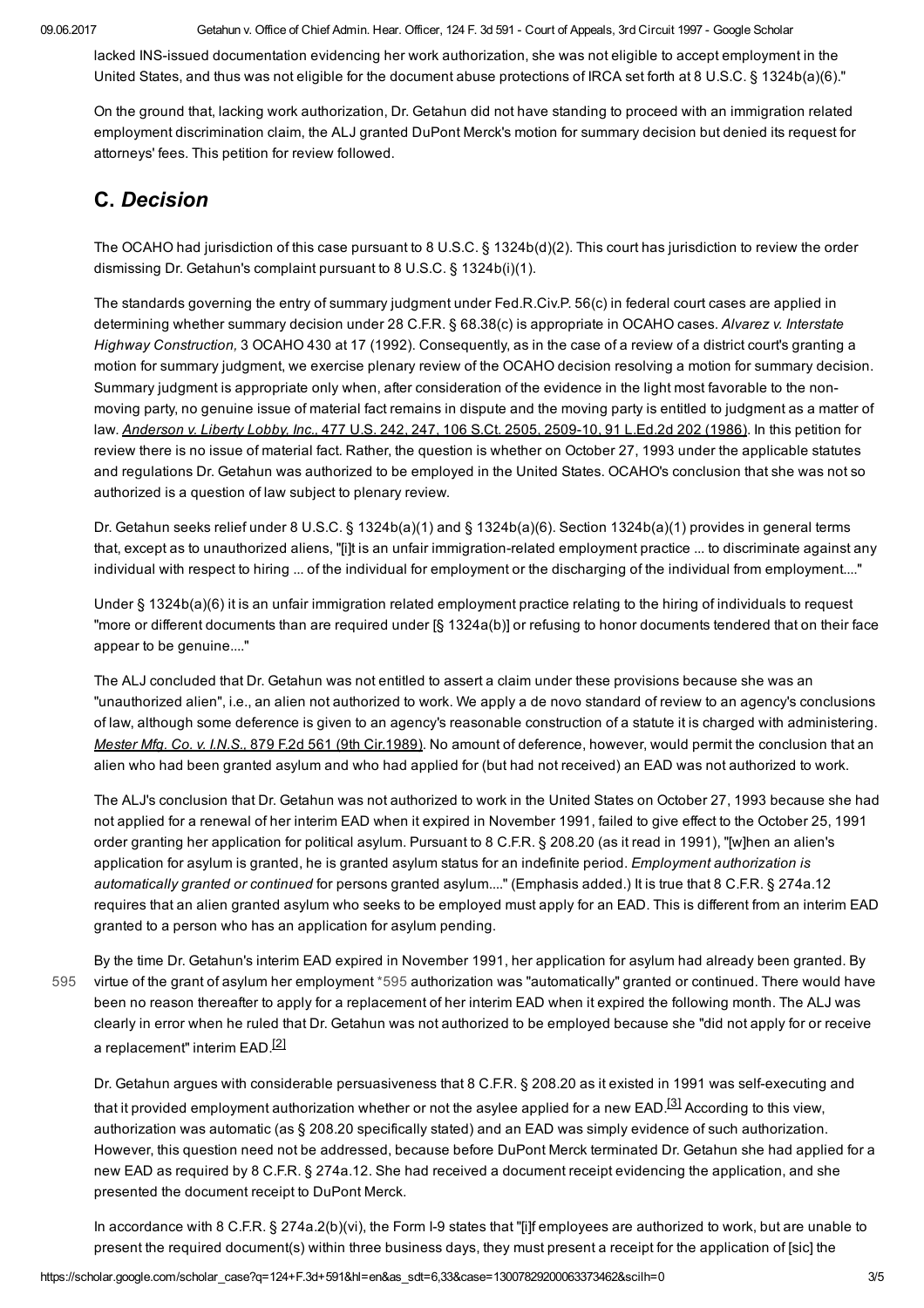#### 09.06.2017 Getahun v. Office of Chief Admin. Hear. Officer, 124 F. 3d 591 Court of Appeals, 3rd Circuit 1997 Google Scholar

document(s) within three business days and the actual document(s) within ninety (90) days." Dr. Getahun fully met the requirements of the option of presenting a document receipt in lieu of an EAD. She was authorized to work by virtue of § 208.20, and she presented a receipt for the application for an EAD. By the same token she had met any condition imposed by § 208.20 that she apply for an EAD, and she had met the requirement of § 274a.12 that she apply for an asylee EAD.

DuPont Merck's reason for demanding further documentation — the actual EAD — is meritless. It apparently relied on an undated communication written by R. Michael Miller, Acting Assistant Commissioner, to John L. Shaw, Assistant Commissioner Investigations (App. at 81). The question had been raised whether in the case of an F1 student who had applied for employment authorization, a fee receipt was an acceptable document for employer verification purposes. Mr. Miller's response was that "a fee receipt is acceptable ... only if the alien indicates that he/she is authorized to accept employment in the United States at the time of hire." On the other hand, "an alien seeking an initial period of employment authorization is not authorized to work in the United States nor to present a fee receipt as evidence of work authorization for purposes of employer verification." This advice was in accordance with the provision of 8 C.F.R. § 274a.2(b)(vi) permitting use of document receipts, which states that "[t]his section is not applicable to an alien who indicates that he or she does not have work authorization at the time of hire."

<span id="page-3-2"></span>[\\*596](#page-3-2) DuPont Merck erroneously equated Dr. Getahun with the student who was applying for authorization to work, an authorization which might or might not be granted. In such a situation a fee receipt would be inadequate. Dr. Getahun, on the other hand, had an absolute right to work, having been granted asylum and having applied for an EAD. DuPont Merck was required to accept a document receipt in lieu of the applied for EAD. [596](#page-3-2)

To justify its termination of Dr. Getahun's employment DuPont Merck relies upon its continuing obligation under applicable statutes and regulations to verify the employment eligibility of alien employees. Initial verification of employment eligibility is accomplished through the completion of INS Form I-9. 8 C.F.R. § 274a.2(a). This form contains two sections. The top section requires that the employee set forth information about herself including, if an alien, the expiration date of any employment authorization. The bottom section of the form requires the employee to produce and the employer to examine either a List A document or one document from List B and one document from List C. At the time of her employment in January 1991 Dr. Getahun did not provide the expiration date of her EAD at the top of the form. She provided a Maryland driver's license, a List B document, and she provided an unrestricted Social Security number card, a List C document.

IRCA requires that employers verify the identity and employment authorization of all employees hired after November 6, 1986. IRCA makes it unlawful to continue to employ an alien knowing that the alien is or has become unauthorized to accept employment. 8 U.S.C. § 1324a(a)(2). An employer is obligated to reverify the employment eligibility of its employees not later than the date the work authorization expires. 8 C.F.R. § 274a.2(b)(vii). Employers are subject to penalties for failure to comply with their obligation to verify employment eligibility in the manner provided by the statute and regulations. 8 U.S.C. §§ 1324a(e)(4), 1324a(e)(5), 1324a(f).

In light of these statutory responsibilities DuPont Merck was fully authorized, in fact required, to question Dr. Getahun and seek supplemental documentation when, during the course of its 1993 internal employee audit, it learned that the Maryland driver's license which Dr. Getahun had originally produced had expired and, in particular, when it learned that the interim EAD pursuant to which she had been employed had expired in 1991. Dr. Getahun responded to these inquiries and produced documentation establishing that she was authorized to accept employment. The fact that DuPont Merck was performing its obligation to verify employment eligibility did not insulate it from a charge of document abuse.

The ALJ never reached the question whether DuPont Merck's actions constituted document abuse. He stopped after arriving at the clearly erroneous conclusion that Dr. Getahun was not authorized to be employed and that therefore Dr. Getahun did not have standing to bring an action pursuant to 8 U.S.C. § 1324b(d)(2). There are facts in the record which would support a finding that the refusal to accept the documents which Dr. Getahun presented constituted document abuse in violation of 8 U.S.C. § 1324b(a)(6). However, this is an issue which the OCAHO should address in the first instance.

## Conclusion

For the reasons set forth above the order dismissing Dr. Getahun's complaint will be reversed and the case remanded to the OCAHO for reconsideration of Dr. Getahun's motion for summary decision and for further proceedings consistent with this opinion.

<span id="page-3-0"></span>[\[1\]](#page-1-2) Six weeks after her termination Dr. Getahun received her EAD evidencing her work authorization pursuant to her asylum status, and on April 14, 1994 she was granted permanent residence, effective February 1, 1993.

<span id="page-3-1"></span>[\[2\]](#page-2-1) The ALJ's rationale would have been applicable only if Dr. Getahun's application for asylum had not been granted. In that situation Dr. Getahun would have been an alien who had filed an application for asylum which had not been decided and who "must apply for work